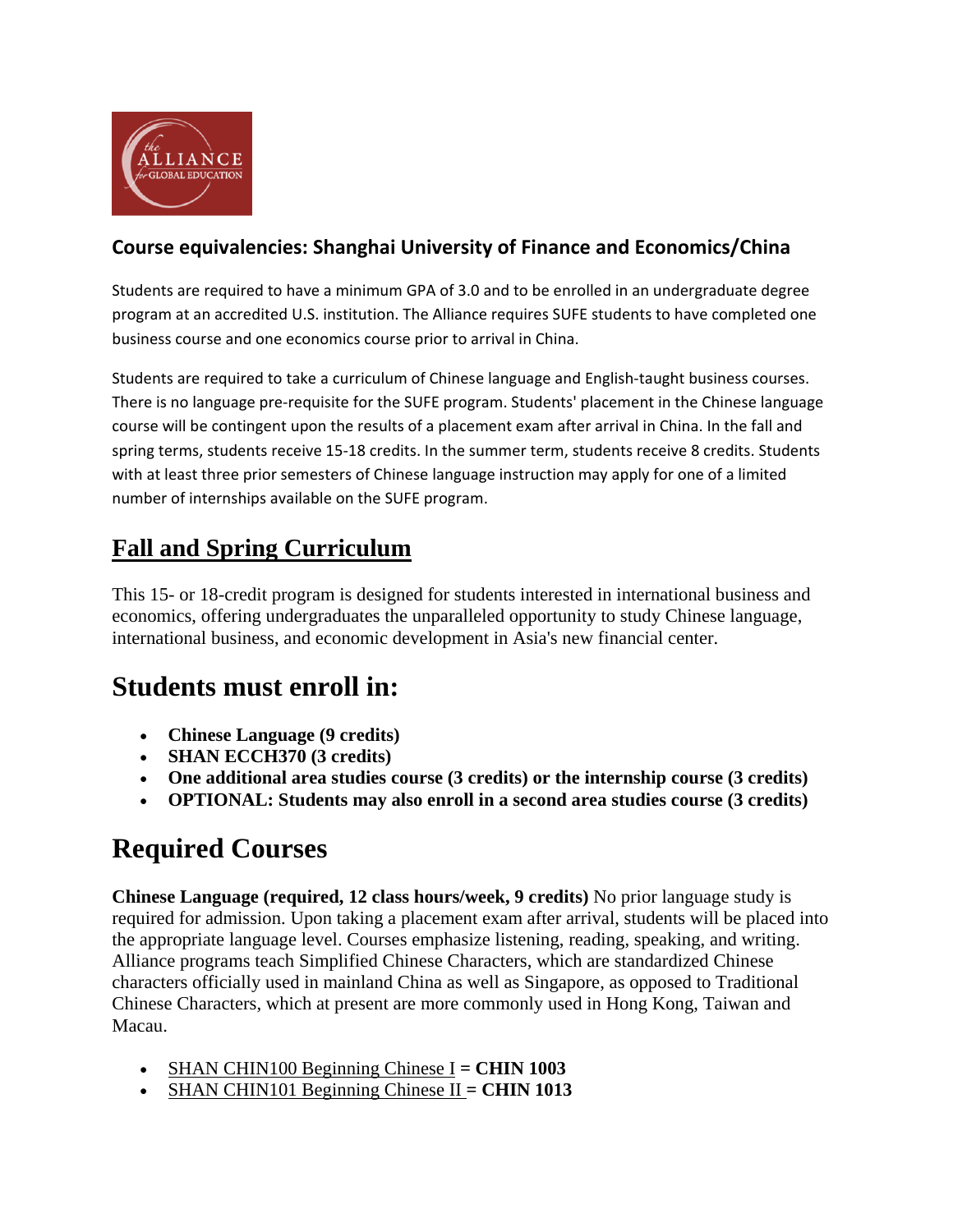- SHAN CHIN200 Intermediate Chinese I **= CHIN 2003**
- SHAN CHIN201 Intermediate Chinese II **= CHIN 2013**
- SHAN CHIN300 Advanced Chinese I **= CHIN 3003**
- SHAN CHIN301 Advanced Chinese II **= CHIN 3033**
- SHAN CHIN400 Advanced Chinese III **= CHIN 499t**
- SHAN CHIN401 Advanced Chinese IV **= CHIN 499t**
- SHAN CHIN600 Advanced Readings in Chinese **= CHIN 499t**

**SHAN ECCH370 China: Economic Giant (REQUIRED, 3 class hours/week, 3 credits) = ECON 399t Professor JU Heng's CV** The course provides an interpretative survey of China's emergence as a global economic power. The phenomenal changes in the Chinese economy over recent decades are highlighted against the background of the pre-reform era. Aspects of quantitative development are related to the radical reforms adopted since 1978. Students discuss major policy issues encountered by the Chinese government in sustaining high-speed economic growth without instability. Students will also explore China's pursuit of full integration into the global free trade system. Particular emphasis is placed on the contributions of Shanghai and the Yangtze River delta, the single most important economic and financial hub of China.

# **Elective Courses**

All area studies courses are taught in English and meet for three class hours per week. Students must enroll in one from the following list. Students also have the option of enrolling in a second course for 3 credits. Students with at least three semesters of Chinese may elect to participate in a 3 credit internship to replace their elective course.

**SHAN MKCH390 China as a Global Market (3 class hours/week, 3 credits) = MKTG 399t Professor TONG Chunyang's CV** China is not only a major export market but also a global sourcing base, given that Chinese exports are dominated by foreign-funded enterprises. Students will learn how to employ principles of international marketing in studying this dual role of China. Discussions include China's rising purchasing power and consumption market potentials, trends in China's demand for capital goods and western technology, marketing new products, cultural attributes in Chinese consumer behavior, outsourcing and sourcing in China, the service industries, international distribution systems, market regulations and deregulations, export tax rebate and import duties, and pricing and terms of payments.

**SHAN ECCH371/SHAN FICH370 International Money and Finance = FINN 3703 (3 class hours/week, 3 credits) Professor ZHANG Xinde's CV** This course familiarizes students with the basic theories for global financial liberalization and the major policy problems involved for the Chinese government to fully integrate the country with the global financial system. Topics to be discussed include Chinese interest rate determination, the exchange rate regime, and associated currency risks; new investment and financing techniques including currency derivatives, currency options and currency swaps; B-share versus A-share in the Chinese stock markets and prospects for convergence; the role of QFII (qualified foreign institutional investors) and QDII (qualified domestic institutional investors), and the possible implications of renminbi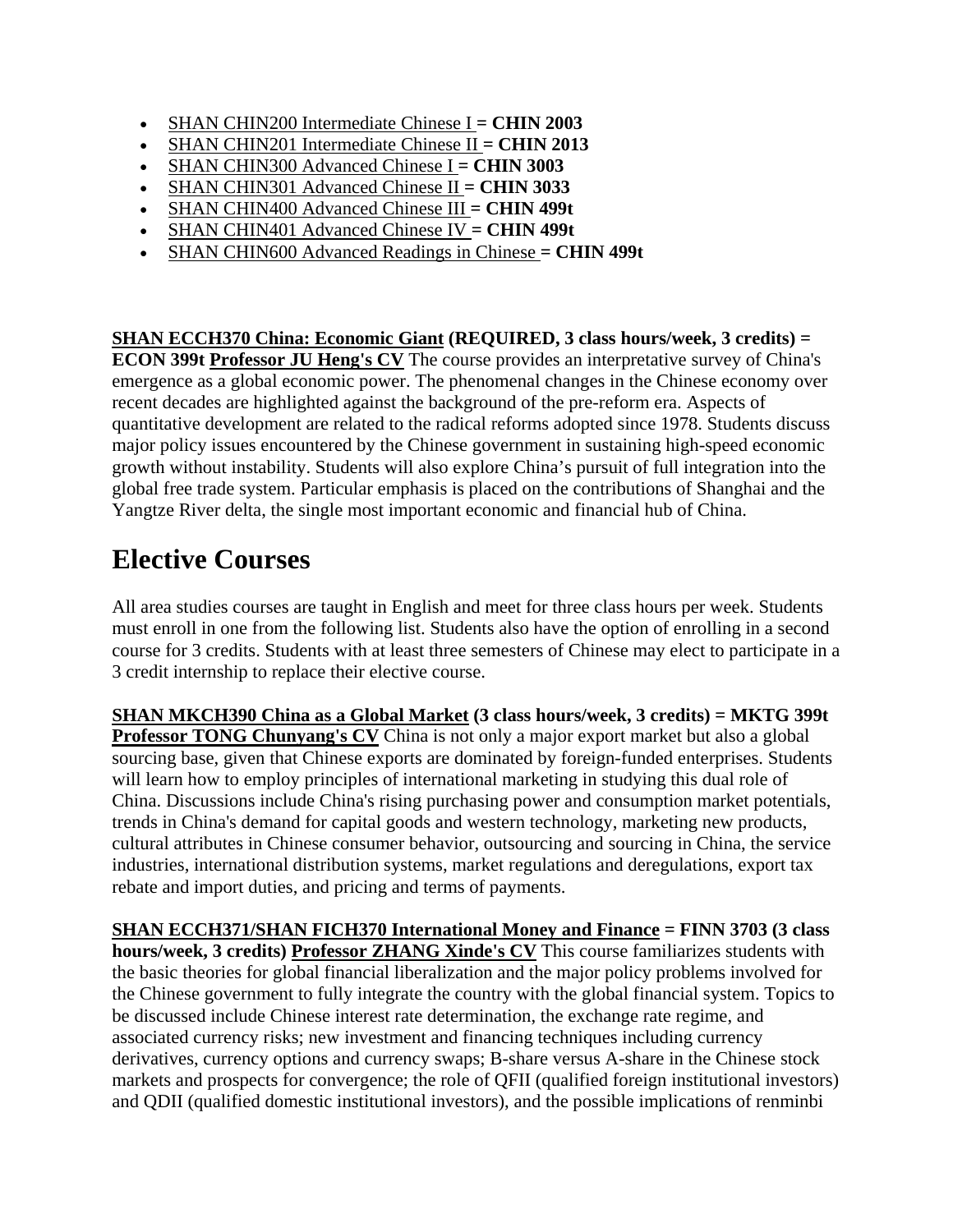being made fully convertible in the future. *Students should have completed an Introduction to Finance course as a pre-requisite for this course.*

**SHAN MGCH390 Managing Enterprises in China (3 class hours/week, 3 credits) = MGMT 399t Professor YU Hong's CV** This course focuses on the modus operandi of major types of enterprises in China, including large-scale state-owned enterprises, share-holding corporations, collective enterprises of global significance, and foreign-funded conglomerates. Class discussions address the different functional aspects of enterprise management, including production and investment decision-making, financing, marketing and supply sourcing, technology transfer, human resource management, and research and development. Students also tackle the ways in which business conglomerates relate to the Chinese government's changing regulatory framework.

**SHAN ECCH380 International Trade: A Chinese Perspective (3 class hours/week, 3 credits) = ECON 4633 Professor CHEN Bo's CV** This course helps students develop the conceptual basis and the necessary tools for understanding modern international trade at the intermediate level. Topics include classical and modern theories of international trade, factor price equalization, empirical tests and extensions of the pure theory model, economic growth and international trade, the nature and effects of protection, and motives and welfare effects of factor movements. Each topic includes case studies under the context of China's international trade with the U.S. and the rest of the world.

**SHAN INTS380 Internship (10-12 hours/week, 3 credits) = WCOB 310V Professor TONG Chunyang's CV** Students with at least three semesters of Chinese may elect to participate in a 3 credit internship to replace one of their business courses. Interns are placed in Chinese, jointventure, or foreign-owned companies. Interns spend 10-12 hours per week (or 120 hours a semester) at the internship site and complete a research project that includes a 5,000 word paper and oral presentation. Internships are supervised by faculty advisor Dr. Dong, who meets with students 4 times per semester and schedules individual meetings to discuss students' research project plans.

#### **Summer Curriculum**

This 8-credit program is designed for students interested in international business and economics, offering undergraduates the unparalleled opportunity to study Chinese language, international business, and economic development in Asia's financial center.

## **Students must enroll in:**

- **Chinese Language (5 credits)**
- **One additional area studies course (3 credits) or the internship course (3 credits)**

# **Required Courses**

**Chinese Language (required, 12 class hours/week, 5 credits)**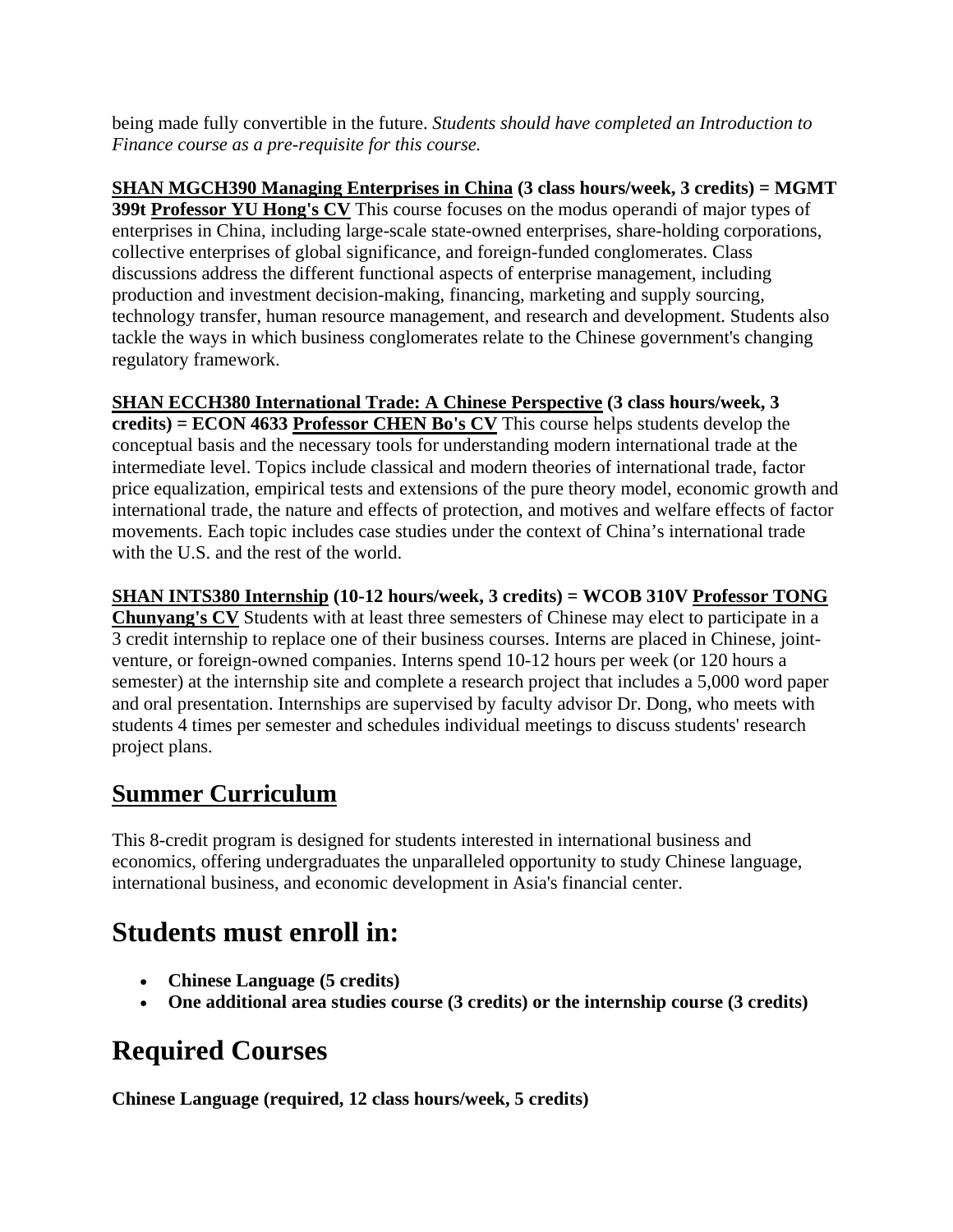No prior language study is required for admission. Upon taking a placement exam after arrival, students will be placed into the appropriate language level. All courses emphasize listening, reading, speaking, and writing. The Alliance programs teach Simplified Chinese Characters, which are standardized Chinese characters officially used in mainland China and Singapore, as opposed to Traditional Chinese Characters, which at present are more commonly used in Hong Kong, Taiwan and Macau.

- SHAN CHIN100 Beginning Chinese I **= CHIN 1003**
- SHAN CHIN101 Beginning Chinese II **= CHIN 1013**
- SHAN CHIN200 Intermediate Chinese I **= CHIN 2003**
- SHAN CHIN201 Intermediate Chinese II **= CHIN 2013**
- SHAN CHIN300 Advanced Chinese I **= CHIN 3003**
- SHAN CHIN301 Advanced Chinese II **= CHIN 3033**
- SHAN CHIN400 Advanced Chinese III **= CHIN 499t**
- SHAN CHIN401 Advanced Chinese IV **= CHIN 499t**
- SHAN CHIN600 Advanced Readings in Chinese **= CHIN 499t**

## **Elective Courses**

All area studies courses are taught in English and meet for three class hours per week. Students must enroll in one from the following list. Students with at least three semesters of Chinese may elect to participate in a 3 credit internship to replace one of their area studies courses.

**SHAN MKCH390 China as a Global Market (6 class hours/week, 3 credits) = MKTG 399t Professor TONG Chunyang's CV** China is not only a major export market but also a global sourcing base, given that Chinese exports are dominated by foreign-funded enterprises. Students employ principles of international marketing in studying this dual role of China. Discussions include China's rising purchasing power and consumption market potentials, trends in China's demand for capital goods and western technology, marketing new products, cultural attributes in Chinese consumer behavior, outsourcing and sourcing in China, the service industries, international distribution systems, market regulations and deregulations, export tax rebate and import duties, and pricing and terms of payments.

**SHAN ECCH371/ FICH370 International Money and Finance = FINN 3703 (6 class hours/week, 3 credits) Dr. ZHANG Xinde's CV** This course familiarizes students with the basic theories for global financial liberalization and the major policy problems involved for the Chinese government to fully integrate the country with the global financial system. Topics include Chinese interest rate determination, the exchange rate regime, and associated currency risks; new investment and financing techniques including currency derivatives, currency options and currency swaps; B-share versus A-share in the Chinese stock markets and prospects for convergence; the role of QFII (qualified foreign institutional investors) and QDII (qualified domestic institutional investors), and the possible implications of renminbi being made fully convertible in the future. *Students should complete an Introduction to Finance course as a prerequisite for this course.*